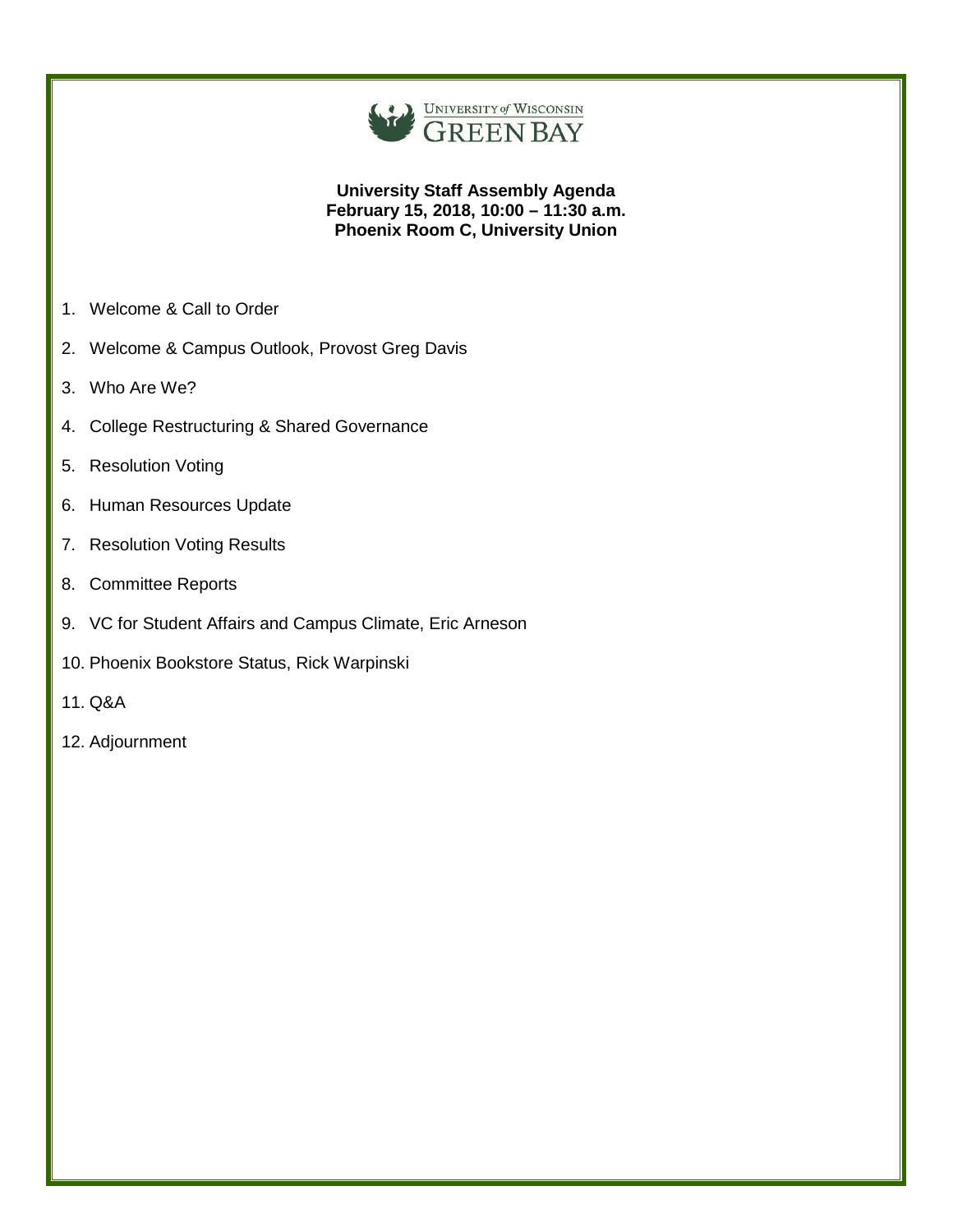# **University Staff Committees, Campus Joint Governance & Campus Appointive Committee & Working Group Reps 2017-18**

| <b>University Staff Committee</b> |                         |                        |
|-----------------------------------|-------------------------|------------------------|
| Julie Flenz                       | Human Resources Liaison | Ex-officio, non-voting |
| Holly Keener                      | <b>USC Member</b>       | 2016-2018              |
| Fred Kennerhed                    | <b>USC Member</b>       | 2016-2018              |
| Monika Pynaker                    | <b>USC Member</b>       | 2017-2019              |
| Jan Snyder                        | Chair                   | 2017-2019              |
| <b>Teri Ternes</b>                | Secretary               | 2016-2018              |
| <b>Tracy Van Erem</b>             | Treasurer               | 2017-2019              |
| Amanda Wildenberg                 | Vice Chair              | 2016-2018              |

| <b>Election Committee</b> |              |           |
|---------------------------|--------------|-----------|
| <b>Holly Keener</b>       | <b>Chair</b> | 2016-2018 |
| Ron Kottnitz              | EC Member    | 2016-2018 |
| Anna Maier                | EC Member    | 2017-2019 |

| <b>Personnel Committee</b> |                         |                                                    |
|----------------------------|-------------------------|----------------------------------------------------|
| Brenda Beck                | PC Member               | 2017-2019                                          |
| Jenny Charapata            | <b>PC Member</b>        | 2017-2018 (replacement for 2 <sup>nd</sup> year of |
|                            |                         | Nathan Carlton's term)                             |
| <b>Christopher Paquet</b>  | Human Resources Liaison | Ex-officio, non-voting                             |
| Jayne Kluge                | PC Member               | 2016-2018                                          |
| TBD                        | PC Member               | 2017-2019 (vacant per Kathy Reissmann's            |
|                            |                         | resignation)                                       |
| Helene Rosner              | <b>Chair</b>            | 2016-2018                                          |
|                            |                         |                                                    |

| <b>Professional Development Committee</b> |              |                                                                              |
|-------------------------------------------|--------------|------------------------------------------------------------------------------|
| Julie Flenz                               | PDC Member   | 2017-2019                                                                    |
| Kim Mezger                                | PDC Member   | 2016-2018                                                                    |
| Sarah Pratt                               | PDC Member   | 2017-2019                                                                    |
| <b>Teri Ternes</b>                        | <b>Chair</b> | 2016-2018                                                                    |
| Crystal Williams                          | PDC Member   | 2017-2018 (replacement for 2 <sup>nd</sup> year of<br>Nathan Carlton's term) |

| <b>UW System University Staff Representative</b> |           |  |
|--------------------------------------------------|-----------|--|
| Ron Kottnitz                                     | 2017-2019 |  |
| Fred Kennerhed, backup                           | 2016-2018 |  |

(Campus Joint Governance & Campus Appointive Committee & Working Group Reps on page 2)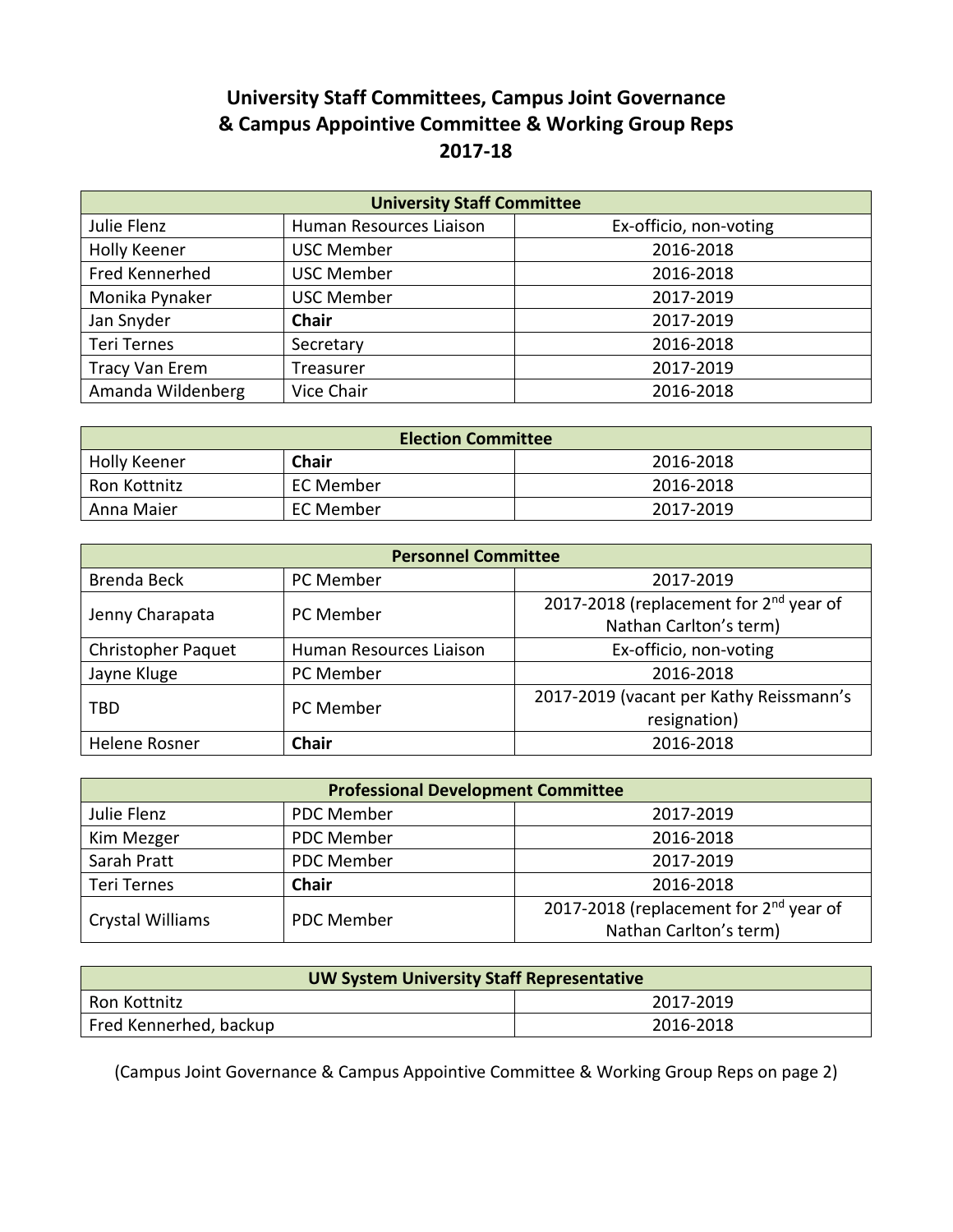| <b>Joint Governance Committees</b>                       |                                         |         |
|----------------------------------------------------------|-----------------------------------------|---------|
| <b>Committee</b>                                         | Rep                                     | Term    |
| Awards & Recognition Committee (appointed)               | Janet Ludke                             | 2017-18 |
| Committee on Workload and Compensation<br>(appointed)    | Jayne Kluge                             | 2015-18 |
|                                                          | Kim Mezger                              | 2017-20 |
|                                                          | Lisa Schmelzer                          | 2016-19 |
|                                                          | Teri Ternes, liaison to USC, non-voting | 2017-18 |
|                                                          | Michael Bubolz                          | 2017-19 |
| Learning Technology Collaborative Committee<br>(elected) | Fred Kennerhed                          | 2016-18 |
|                                                          | John McMillion                          | 2017-19 |

| <b>Campus Appointive Committees &amp; Working Groups</b>    |                                                                                  |             |
|-------------------------------------------------------------|----------------------------------------------------------------------------------|-------------|
| <b>Committee</b>                                            | Rep                                                                              | <b>Term</b> |
| Chancellor's Council on Diversity & Inclusive<br>Excellence | Theresa Mullen                                                                   | 2016-18     |
| <b>Committee on Disability Issues</b>                       | Theresa Mullen                                                                   | 2016-19     |
|                                                             | <b>Kurt Nimmer</b>                                                               | 2017-19     |
| Health & Safety Committee                                   | Lisa Schmelzer<br>Holly Keener<br>Fred Kennerhed<br>Kim Mezger<br>Monika Pynaker | 2016-18     |
| Master Plan Advisory Committee                              |                                                                                  |             |
|                                                             |                                                                                  | <b>TBD</b>  |
|                                                             | Kevin Boerschinger (alternate)<br>Lisa Schmelzer                                 |             |
|                                                             |                                                                                  | <b>TBD</b>  |
| <b>Strategic Budgeting Committee</b>                        |                                                                                  |             |
| <b>Wellness Committee</b>                                   |                                                                                  | 2016-19     |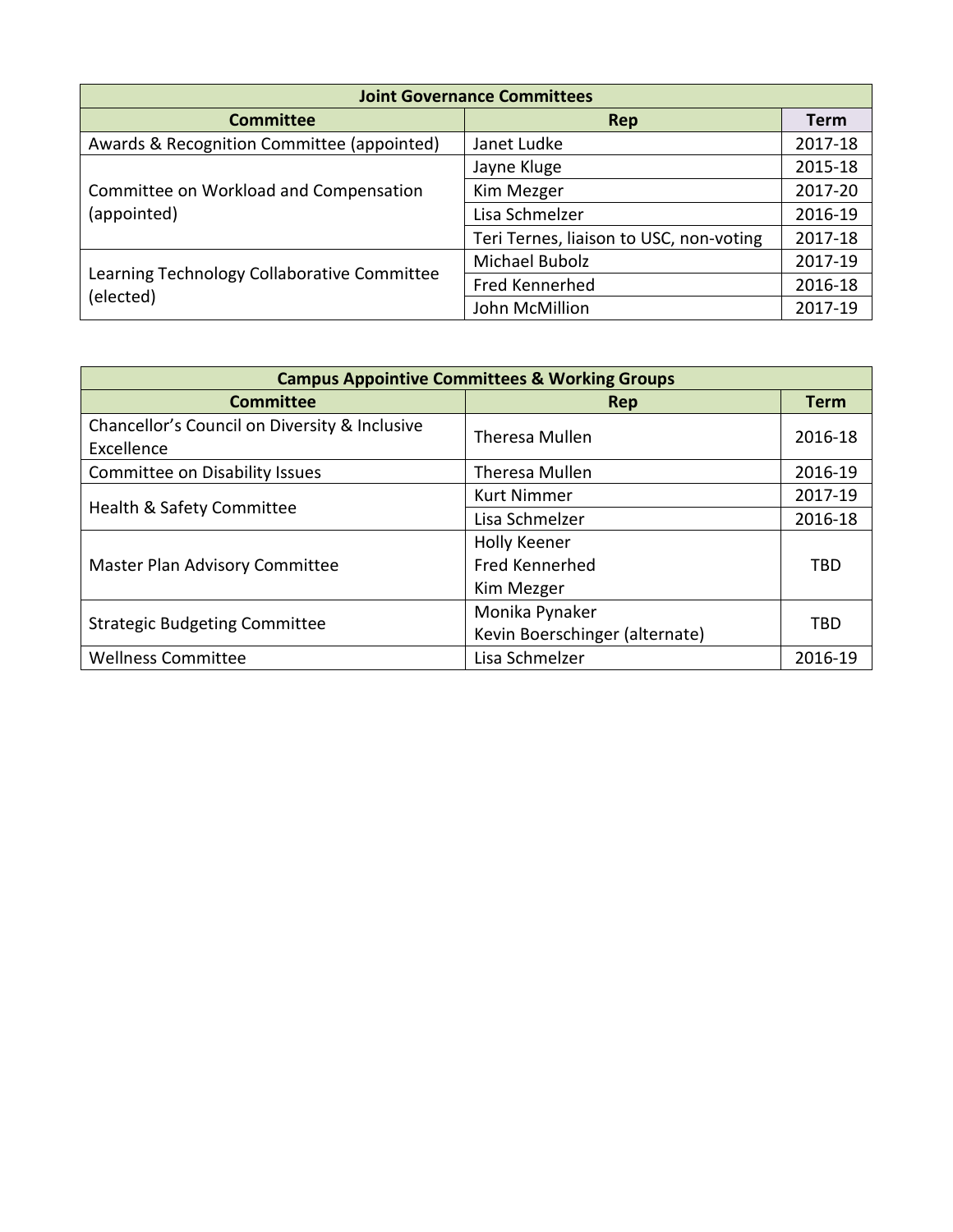# **Resolution on a "Shared Governance Transition Year" to Accommodate Our University Staff Colleagues at UW-Marinette, UW-Manitowoc, and UW-Sheboygan to Participate in Shared Governance during the 2018-19 Academic Year**

**WHEREAS**, the two-year campuses at UW-Marinette, UW-Manitowoc, and UW-Sheboygan are scheduled to join UW-Green Bay (four campuses, one university) on 1 July 2018.

**THEREFORE be it resolved,** the 2018-19 academic year shall be declared a "Shared Governance Transition Year" such that one University Staff member will be elected from each of the three branch campuses to serve as voting members on the University Staff Committee during that academic year.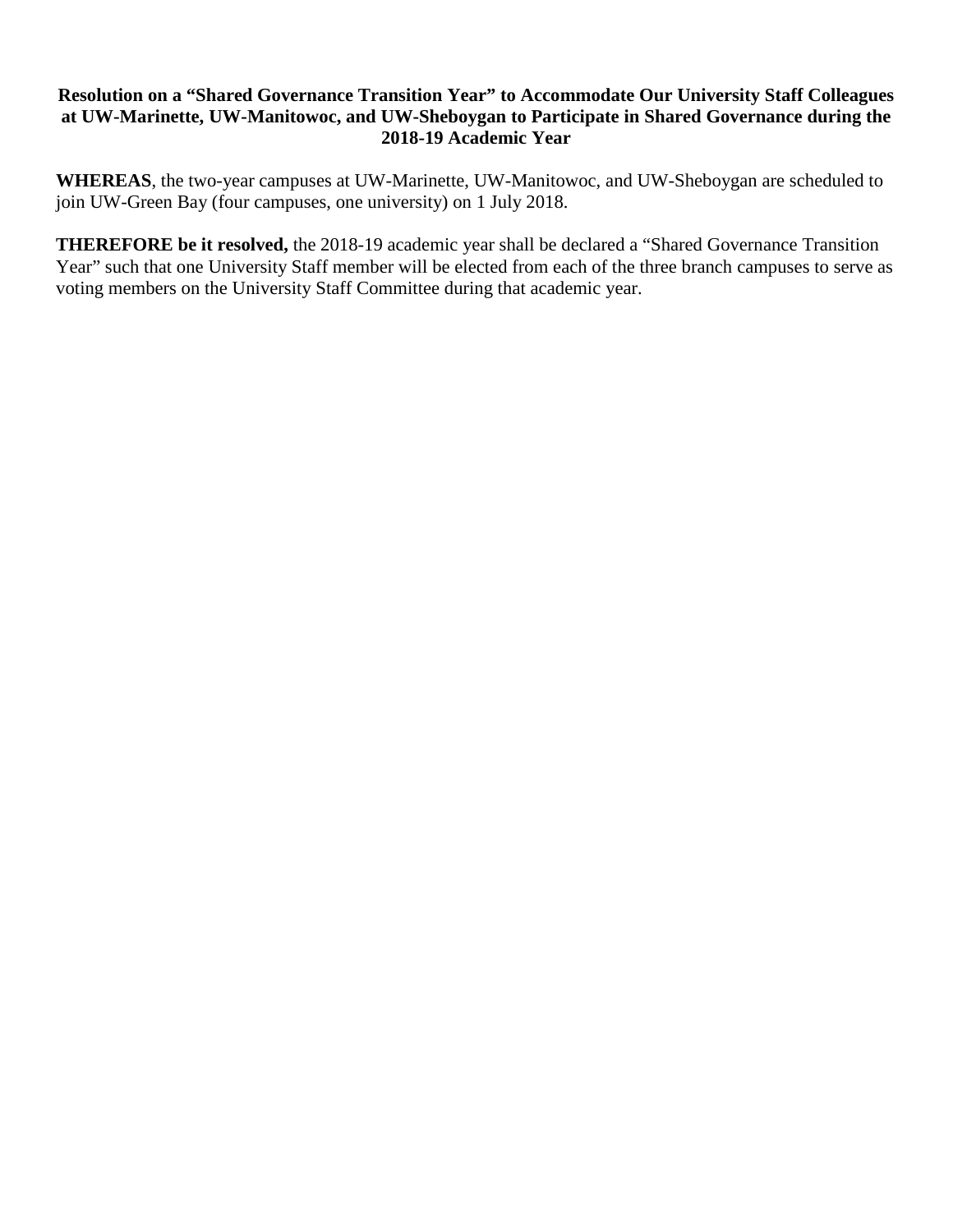# **University Staff Assembly 2018 Committee Updates**

# **UNIVERSITY STAFF GOVERNANCE COMMITTEES**

**University Staff Committee 2017-18 to Date**

**Committee Members:** Jan Snyder, Chair; Amanda Wildenberg, Vice Chair; Teri Ternes, Secretary; Tracy Van Erem, Treasurer; Holly Keener, Fred Kennerhed, Monika Pynaker; Julie Flenz, HR Liaison.

**Terms:** Membership terms begin on July 1, coinciding with the start of the campus fiscal year. They are 2 years in duration and are staggered for continuity (i.e. some members' terms are currently 2016-18, some are 2017-19).

**Meetings:** We meet the 3<sup>rd</sup> Thursday of each month August through June from 10:00-11:30 a.m. The June meeting is an informal time of transition, where we thank outgoing members and welcome incoming members.

## **Primary charge:**

- Recommend and actively participate in the development of campus policies and practices, which are in the best interest of the university staff at-large and consistent with the goals and mission of the University.
- Serve as liaison to faculty, academic staff, and student governance groups.
- Survey needs, review concerns, and identify goals of the university staff.
- Serve as the channel for official communication from the Chancellor in regards to issues affecting the university staff, and to consider any matters which may be referred to the USC by the Chancellor.
- Initiate communication with the Chancellor, other officers, and other employee groups of the institution when appropriate.
- Play an ongoing and active role during all stages of the University's strategic planning and budget building process.
- Promote the participation of all university staff members in the governance process.

# **2017-18 Activity:**

- Worked with HR on creating a joint University Staff/Academic Staff [Employee Handbook,](http://www.uwgb.edu/UWGBCMS/media/hr/policies/Employee-Handbook-FINAL.pdf?ext=.pdf) which was completed last fall. The handbook contains pertinent references and links to policies unique to each employee body.
- Participated in HLC Peer Review Team Site Visit shared governance session.
- Provided input for the Compensation Pay Plan Policy and the Workplace Conduct Policy.
- Completed the creation of the [University Staff Governance website.](http://www.uwgb.edu/univstaffgov/) Many thanks to Kathy Reissmann for her efforts in making recent updates and improvements.
- Reviewed layoff status notices for 3 university staff members; 2 due to a probable Phoenix Bookstore buyout, and 1 for significant reduction in position (from 80% to 55%) due to grant funding.
- Since Project Coastal was launched in the Fall of 2017, we have been working and will continue to work with other shared governance representatives and campus administrators on achieving all aspects of the restructuring. If you have questions, concerns, or input please contact any of the members of the Steering Committee, the 4 Implementation Teams, or the 41 Working Groups. The complete committee rosters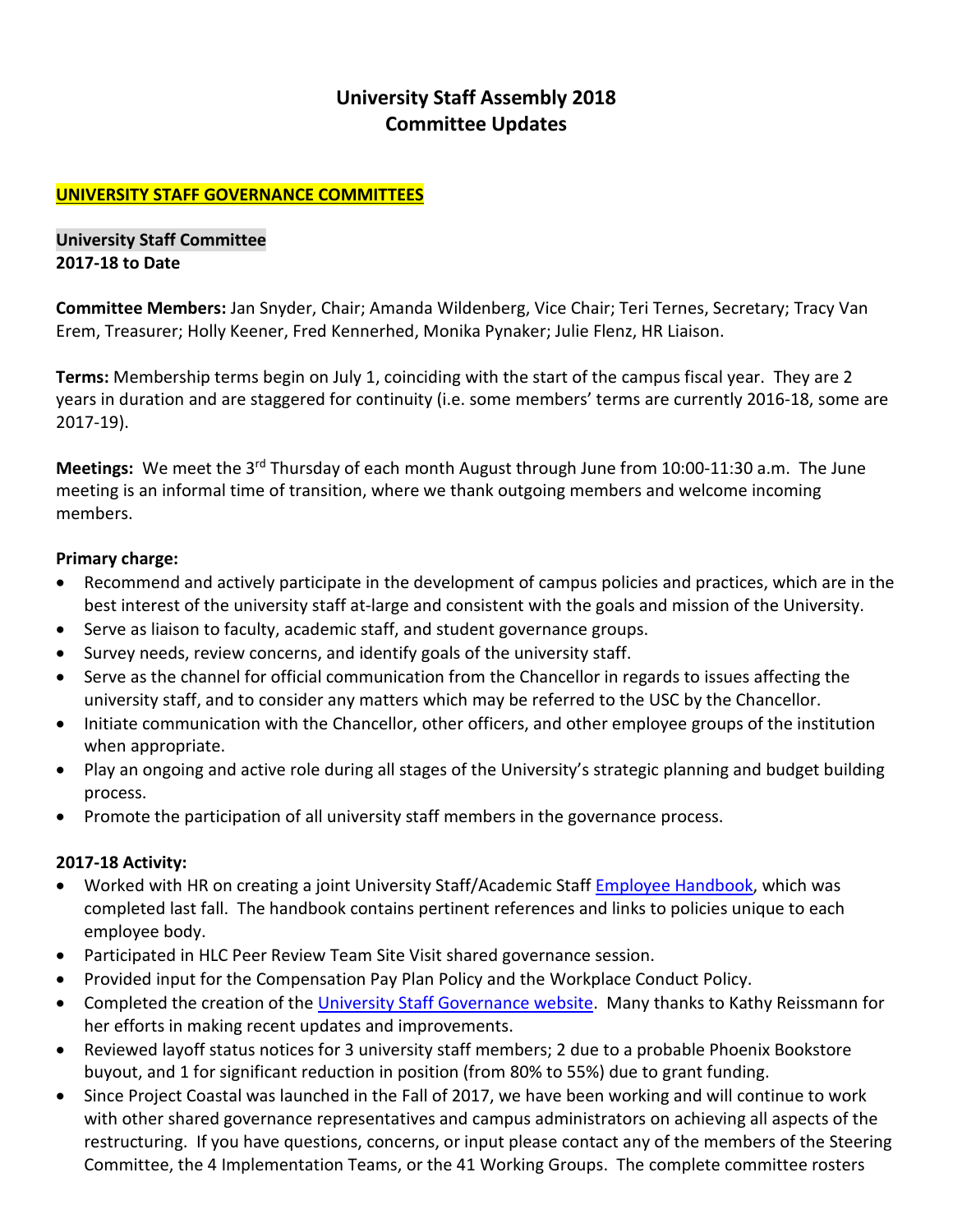with contact information will soon be posted on the [Project Coastal website.](http://www.uwgb.edu/project-coastal/) In the meantime, please feel free to contact [Jan Snyder.](mailto:snyderj@uwgb.edu)

*Submitted by Jan Snyder, Chair*

### **Election Committee 2017-18 to Date**

**Committee Members:** Holly Keener, Chair; Ron Kottnitz, Anna Maier.

**Terms:** Membership terms begin on July 1, coinciding with the start of the campus fiscal year. They are 2 years in duration and are staggered for continuity (i.e. some members' terms are currently 2016-18, some are 2017-19).

**Meetings:** The committee meets as needed during the year, particularly in late winter to prepare for elections.

**Primary charge:** Prepare for and facilitate the election process each year, and determine recommendations for committee vacancies as they arise.

**2017-18 Updates:** *Given verbally during Assembly.*

*Holly Keener, Chair*

**Personnel Committee 2017-18 to Date**

**Committee Members:** Helene Rosner, Chair; Brenda Beck, Jenny Charapata, Jayne Kluge; Christopher Paquet, HR Liaison.

**Terms:** Membership terms begin on July 1, coinciding with the start of the campus fiscal year. They are 2 years in duration and are staggered for continuity (i.e. some members' terms are currently 2016-18, some are 2017-19).

**Meetings:** The committee meets as needed during the year.

### **Primary charge:**

- Act as a liaison to Human Resources regarding new university staff hires and the campus-wide new employee orientation process.
- Serve as a hearing body in personnel issues, including but not limited to termination, denials of position conversion, dismissal for cause, complaints, and grievances, and submit findings to the Chancellor.
- Review denials of the promotional process.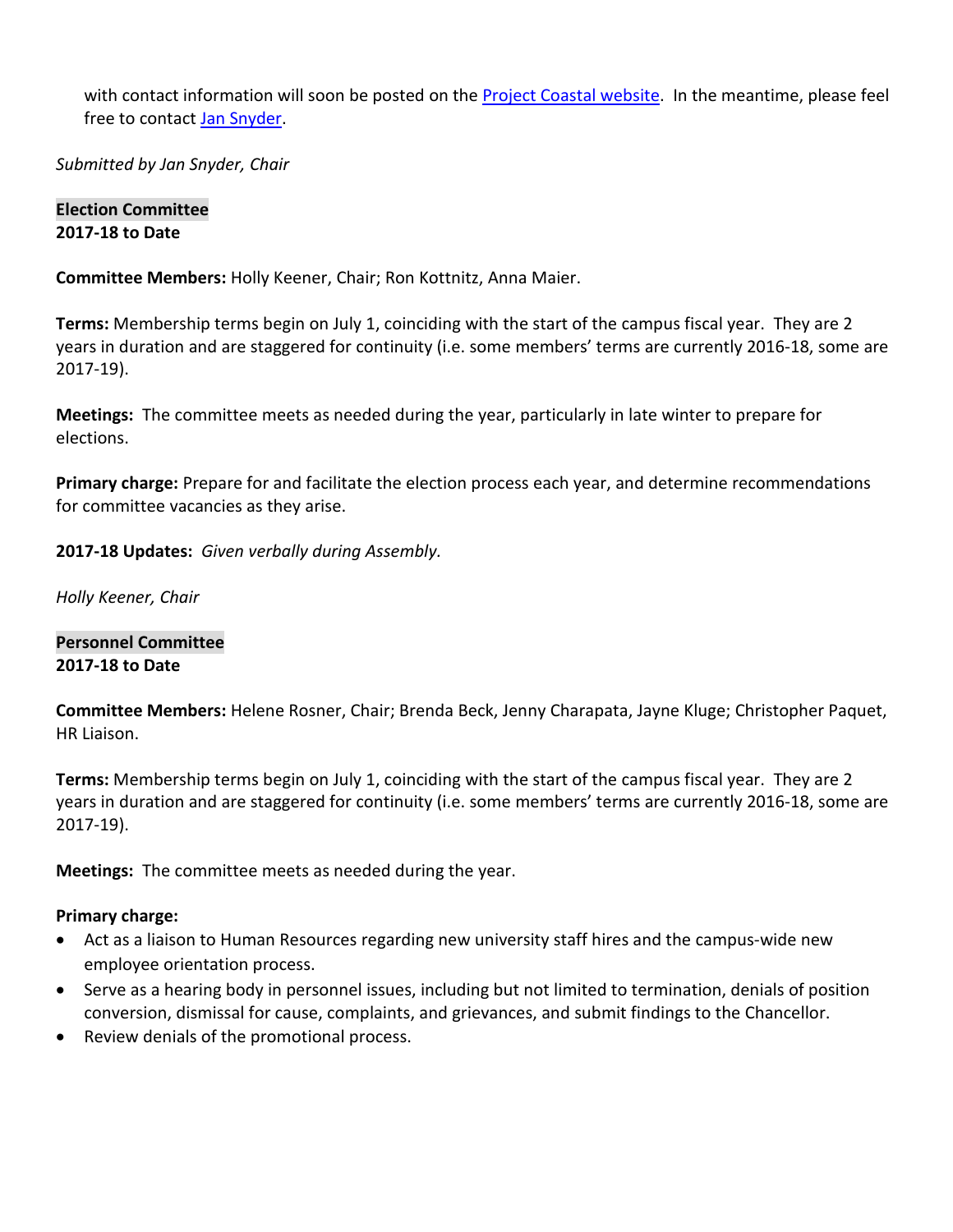**2017-18 Updates:** The committee has not been called upon to get involved in any personnel issues.

*Helene Rosner, Chair*

# **Professional Development Committee 2017-18 to Date**

**Committee Members:** Teri Ternes (Chair), Julie Flenz, Kim Mezger, Sarah Pratt, Crystal Williams.

**Terms:** Membership terms begin on July 1, coinciding with the start of the campus fiscal year. They are 2 years in duration and are staggered for continuity (i.e. some members' terms are currently 2016-18, some are 2017-19).

### **Recap of USPDC charge:**

- Consists of 5 University Staff members elected by University Staff
- Annually surveys University Staff to determine development needs
- Plans programming for conferences and seminars
- Works jointly with Academic Staff Professional Development Program Committee to sponsor professional development events/workshops
- Reviews and approves funding procedures and requests submitted by University Staff

The University Staff Professional Development Committee has had another very busy and successful year. The committee meets at least once monthly setting plans for our fall conference. In addition, they meet regularly with the Academic Staff Professional Development Programming Committee to plan joint workshops throughout the academic year. The USPDC is also responsible for planning our winter after hours social. Here is a recap of events this committee is responsible to address:

**Professional Development Funding:** The committee reviews the procedure and funding request amount yearly. The 2017-18 maximum allotment is 50% of the registration fee at a maximum of \$300. To date we received and approved nine requests for professional development funding; seven have been processed & paid for a total of \$685; two are pending payout for a total of \$350.

**Fall Conference:** The Professional Development committee sponsored a very successful Fall Conference on October 20, 2017 at the Tundra Lodge. Plans for 2018 are already "in the works". Save the date: September 28, at the Tundra Lodge. We can always use help with the conference, so let us know if you are interested!

**Professional Development Joint Workshops:** The University Staff Professional Development Committee joined with the Academic Staff Professional Development Program Committee and has sponsored six workshops thus far in the '17-18 academic year. Those workshops included 'Dealing with Disruptions', September 29 & 30, 2017; 'Financial Check-up: Budgeting Practices and Strategies' and 'Financial Check-up: Identity Theft', November 15, 2017; 'Dealing with Disruptions', January 10, 2018; 'Trauma Informed Care', January 16, 2018. There are two more workshops tentatively planned for this academic year.

**Social:** The committee would like to encourage all university staff to attend our winter social scheduled for March 14, Pi Day, in the Outpost Room at Mackinaw's Grill & Spirits. It is a great opportunity to enjoy good food, have a few laughs, and rekindle old and new friendships with co-workers. Snacks provided; cash bar.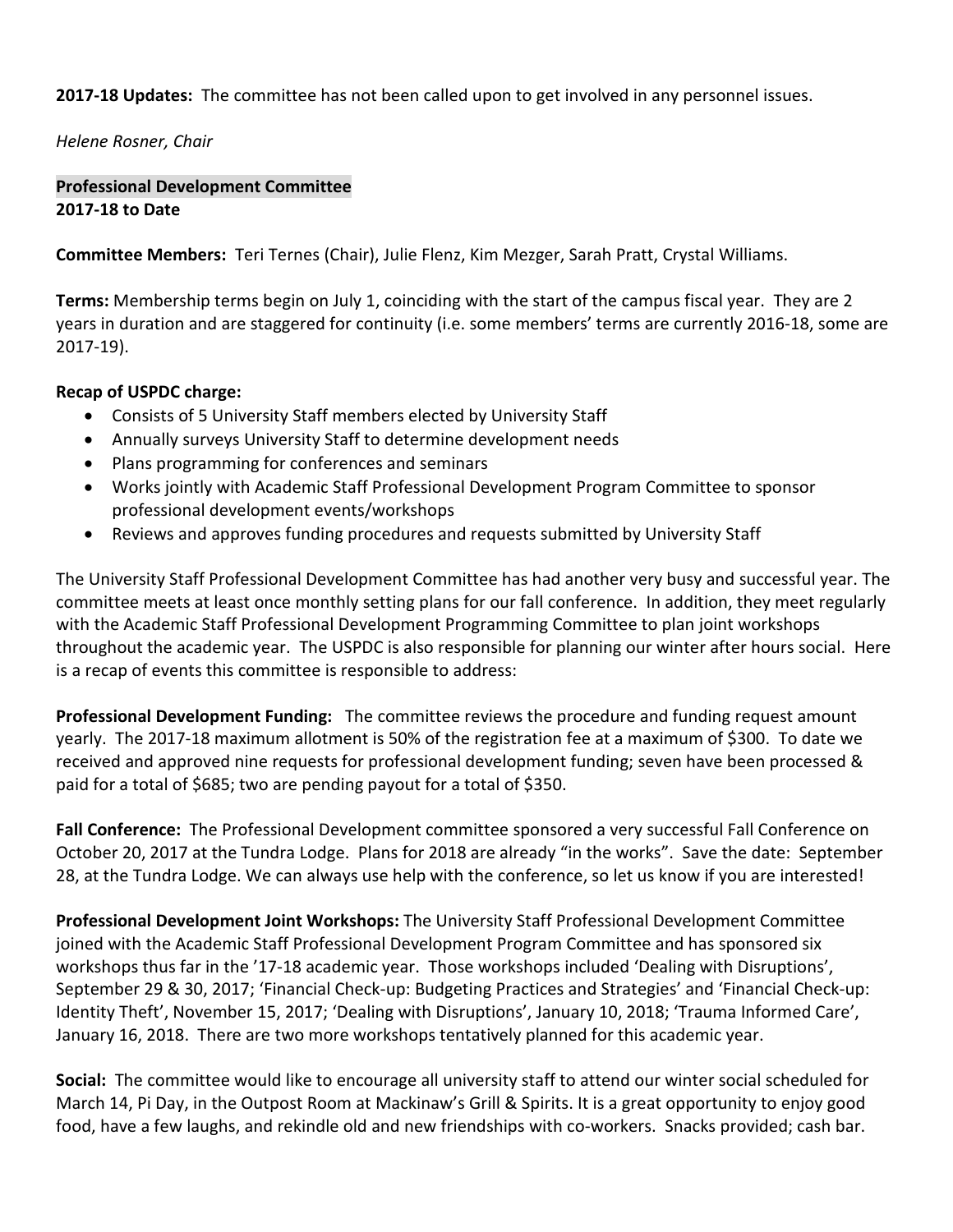I would like to extend a huge 'Thank You' to the individuals who are serving on the USPDC. Terms will be ending for Teri, Kim and Crystal. I encourage anyone who has an interest in planning professional development events and who is willing to give of their time & talents while having a little fun along the way, to consider serving on the Professional Development Committee.

## *Submitted by Teri Ternes, Chair*

# **UW System University Staff Representative 2017-18 to Date**

## **Representative:** Ron Kottnitz

**Terms:** Appointed by the USC. Membership term begins on July 1, coinciding with the start of the campus fiscal year, and it is 2 years in duration.

**Meetings:** Representative attends meetings in Madison three times per semester, and is also invited to Board of Regents monthly meetings (attendance optional).

## **Purpose:**

At the meetings in Madison there are two different sessions that take place. One session is just the University Staff Reps from each institution, UW Extension, Colleges, and System Administration in a room discussing what is happening throughout System that affects University Staff. The second session is all of the Reps from University Staff, Academic Staff, Faculty, and Students meeting together. Those sessions are led by UW System Administration and covers mainly topics that require shared governance input or have an effect on shared governance as a whole. Information gathered at these meetings is then shared at the monthly University Staff Committee meetings.

*Submitted by Ron Kottnitz, UWS University Staff Representative*

# **JOINT GOVERNANCE COMMITTEES**

### **Awards & Recognition Committee**

University Staff Representative: Janet Ludke

The university staff representative typically is the person selected as the previous year's recipient of the University Staff Award for Excellence.

### **Primary charge:**

- Coordinates with the Provost/Vice Chancellor and Chancellor in nominating candidates for awards and recognitions.
- The committee nominates for the following awards: Faculty Award for Excellence in Teaching; Faculty Award for Excellence in Scholarship; Academic Support Award for Excellence; University Award for Excellence in Institutional Development; University Award for Excellence in Community Outreach; University Award for Excellence in Collaborative Achievement; University Staff Award for Excellence.
- The committee advises the Chancellor as to candidates for non-academic awards.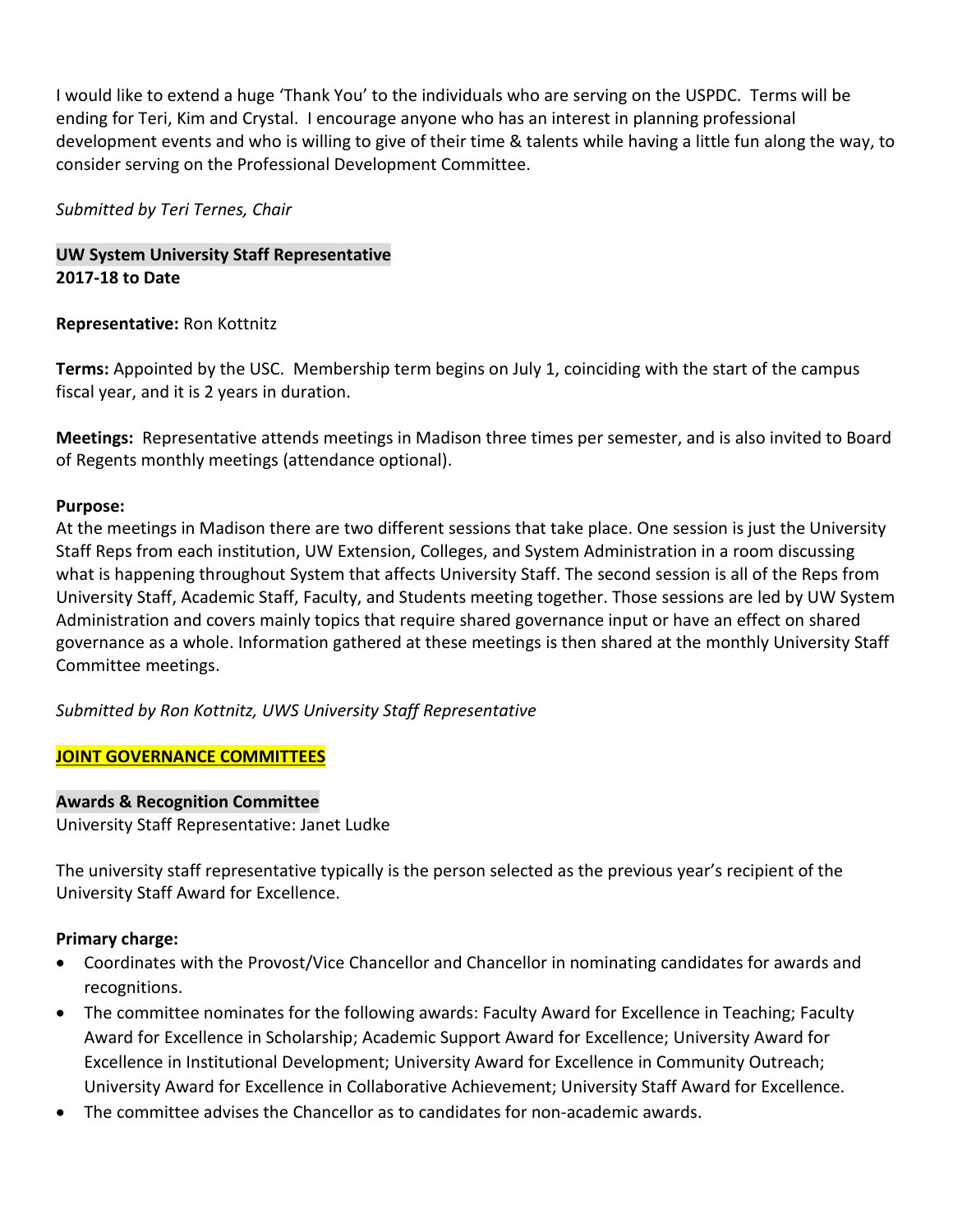**Updates:** We have not met as a committee yet this year. Deadline for submitting nominations for the Founders Association Awards for Excellence is March 9, 2018. For more information regarding the call for nominations and descriptions of the various award categories, please go to [https://www.uwgb.edu/foundation/founders-association/awards/.](https://www.uwgb.edu/foundation/founders-association/awards/)

*Submitted by Janet Ludke, Representative*

# **Committee on Workload and Compensation**

University Staff Representatives: Jayne Kluge, Kim Mezger, Lisa Schmelzer, Teri Ternes (USC liaison).

# **Primary charge:**

- Identifying the various existing and potential components of workload and forms of compensation for Academic Staff, University Staff, and Faculty,
- Identifying areas of concern and stress among personnel relating to workload and compensation, and
- Formulating options for remedying perceived workload and compensation shortcomings, dysfunctional procedures, or inequities on this campus.

**Note:** A campus project committee was formed by Human Resources, in conjunction with the UWS Title and Total Compensation Study, and its membership is primarily representatives from the Committee on Workload and Compensation. Progress of this study has been shared through HR newsletters, and is available on the [UWS website.](https://www.wisconsin.edu/ohrwd/title-and-total-compensation-study/)

**Updates:** None reported.

# **Learning Technology Collaborative Committee**

University Staff Representatives: Michael Bubolz, Fred Kennerhed, John McMillion

# **Primary charge:**

- Make suggestions regarding the operational support required for instructional technologies at UW-Green Bay at an institutional level.
- Evaluate learning and instructional services to identify efficiencies and possible areas of improvement.
- Explore and exchange ideas about new, existing, and maturing technologies.
- Advocate for the support of the University's instructional technology budgetary, professional development, and support needs as necessary.

**Updates:** None reported.

**CAMPUS APPOINTIVE COMMITTEES & WORKING GROUPS**

# **Chancellor's Council on Diversity & Inclusive Excellence**

University Staff Representative: Theresa Mullen

**Purpose:** In the spirit of the University's guiding principle to "support a community devoted to diversity/inclusivity of thought and experience," the Chancellor's Council on Diversity and Inclusive Excellence will provide the Chancellor with advice and recommendations that will promote a learning community that pursues and embraces equity, diversity, and inclusion.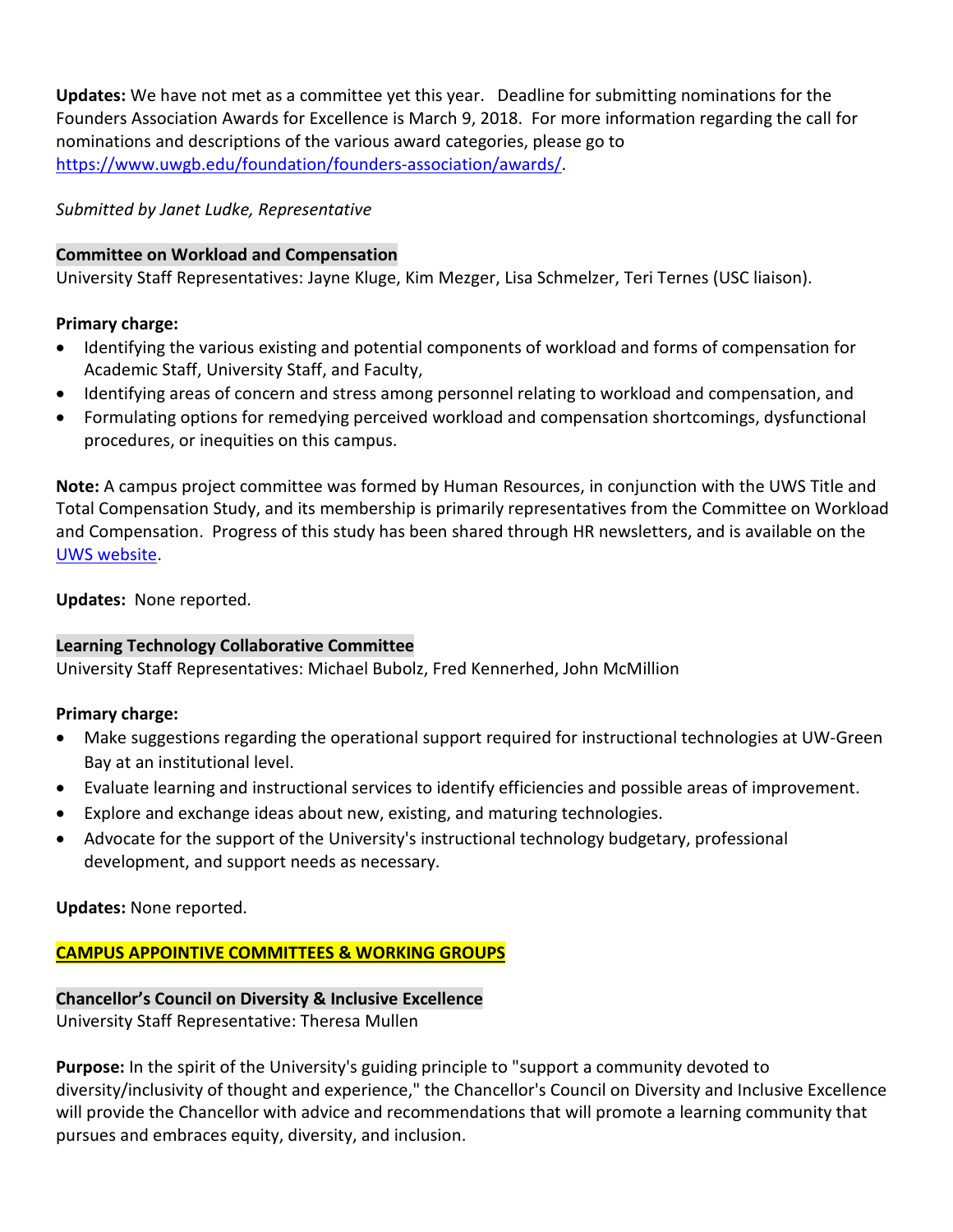**Updates:** We meet monthly, and so far this year we have been developing policies for UW-Green Bay based off the recommendations put forward by the UW System Task Force on Campus Climate (sent out on June 28, 2017).

*Submitted by Theresa Mullen, Representative*

### **Committee on Disability Issues**

University Staff Representative: Theresa Mullen

**Primary charge:** The Committee on Disability Issues is responsible for providing information and recommendations relating to the needs and concerns of persons with disabilities. As needed, the Committee also examines existing programs and investigates unmet needs of persons with disabilities.

**Updates:** We have only met once so far this academic year, and we went over the report from 2016-2017, along with a review of the committee charge. The meeting also included some updates to the Emotional Support Animal Policy, the new software system in Disability Services (ACCESS) and the new accommodations process.

# *Submitted by Theresa Mullen, Representative*

### **Health & Safety Committee**

University Staff Representatives: Kurt Nimmer, Lisa Schmelzer

**Purpose:** The University of Wisconsin-Green Bay Health & Safety Committee is established to advise the Vice Chancellor for Business and Finance on issues relating to the health, safety, and wellness of the university community.

# **Activities:**

- Completed Key Audit collected old keys
- Installed 90 plus security cameras
- Implemented building hours and access policy
- Implemented change to GAC lab hours
- Implemented electronic locks on half of the exterior doors on campus
- Held fire drill on Oct 4
- Held chancellors Walk on 10/30 mostly lighting and pedestrian crossing concerns
- Looking into blue emergency phones, smoke free campus

### *Submitted by Lisa Schmelzer, Representative*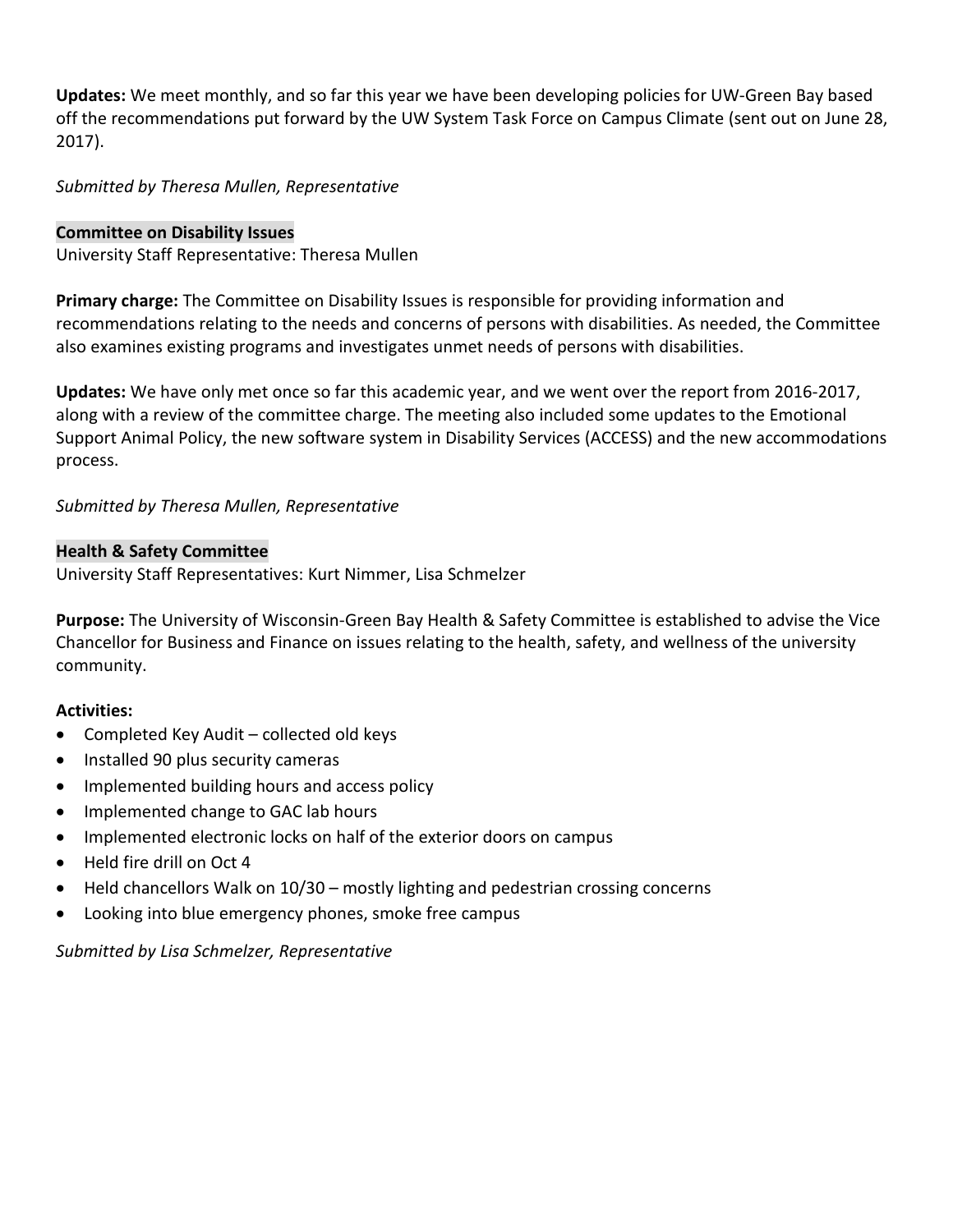## **Master Plan Advisory Committee**

University Staff Representatives: Holly Keener, Fred Kennerhed, Kim Mezger

**Purpose:** To collaborate with campus administration as they consider some modifications to the campus Master Plan related to arising opportunities (e.g., STEM Innovation Center, Phoenix Innovation Park, siting of the Viking Long House), as well as long-range capital plans.

**Updates:** No report.

### **Strategic Budgeting Committee**

University Staff Representative: Monika Pynaker (alternate is Kevin Boerschinger)

**Charge summary:** This committee is advisory to the Chancellor and provides leadership in the development and coordination of internal planning processes, including strategic planning and budgeting. The fundamental responsibility of this committee is to ensure that planning occurs in a coordinated, integrated, and timely manner.

**Updates:** None at this time.

*Submitted by Monika Pynaker, Representative*

### **Wellness Committee**

University Staff Representative: Lisa Schmelzer

**Purpose:** The Wellness committee is committed to promoting and supporting programs that foster the wellness of the campus community.

# **Monthly Lunch n Learns:**

- 2/2017: CSA with Suzi from Sleepy Hallow Farm
- 3/2017: Kroc Center Nutrition and Fitness
- 3/2017: How to Make Kombucha
- 4/17: Couch to 10K Bellin run

### **Wellness Webinars**:

- 2/17: Demo Stay Well Wellness Portal
- 3/17: Intro to Health Coaching
- 4/17: Clean & Simple Nutrition
- 5/17: Sound Science for Sound Sleep
- 6/17: Mindful Mess or Mindfulness
- 7/17: Debunking Fitness Myths
- 8/17: Fitting a Healthy Life in a Hectic Lifestyle
- 9/17: Make Mealtime Family Time
- 10/17: Understanding Health Values
- 10/17: Cooking 101 Demo Chartwells
- 11/17: Cooking 101 Demo w/ Dietetic intern
- 11/17: The Greatness of Gratitude
- 12/17: Celebrate with Energy & Cheer